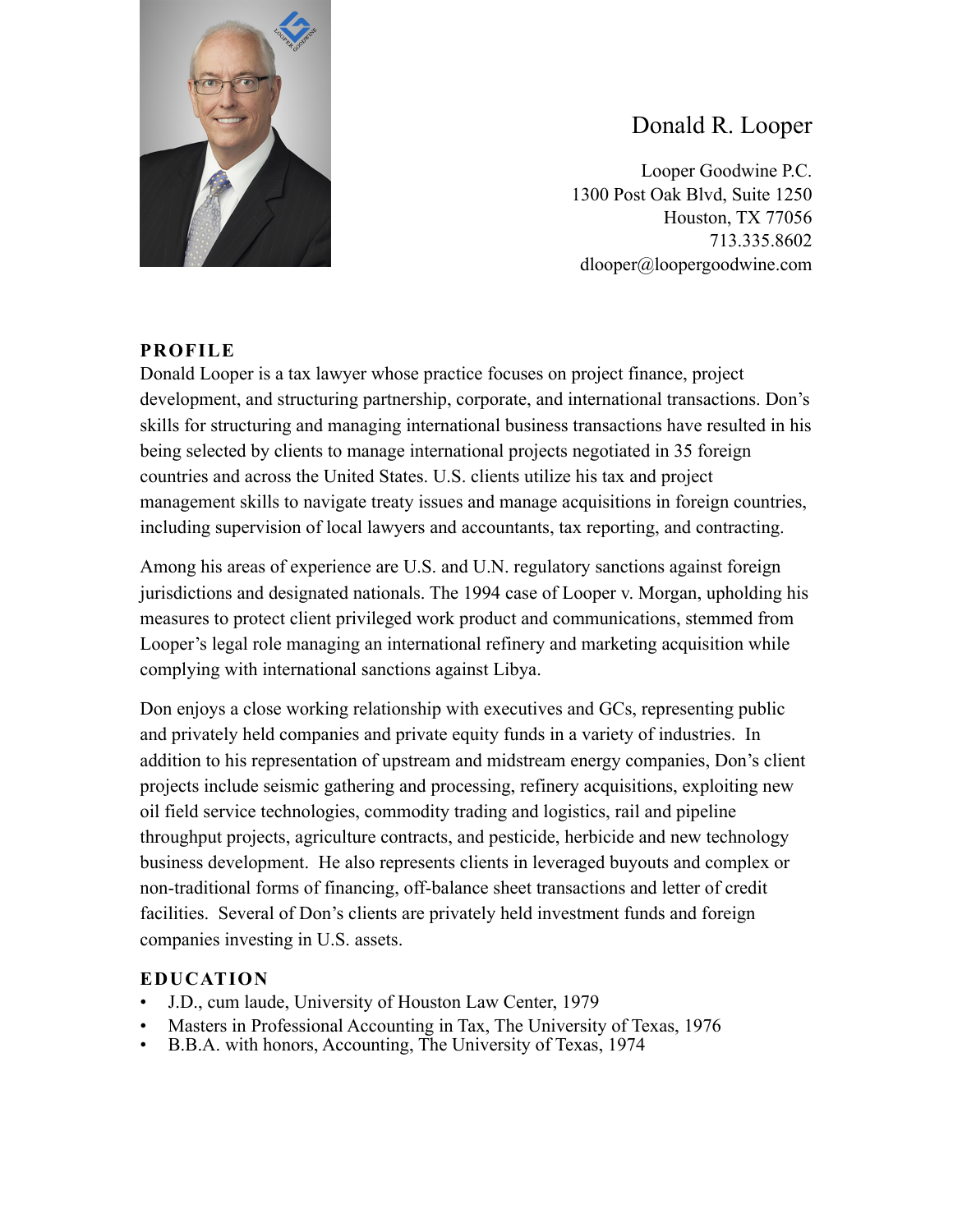# **BAR ADMISSIONS**

- Texas, 1981
- Colorado, 1979, Inactive

## **COURT ADMISSIONS**

- United States District Court, Southern District of Texas
- United States Court of Appeals, Fifth Circuit
- United States Tax Court

## **REPRESENTATIVE EXPERIENCE**

- Represented National Energy Services Reunited, a BVI corporation listed on Nasdaq, for acquisition of two oil field service companies, in Oman and in UAE, total purchase price of \$1.1 billion to qualify under its SPAC to release trust funds for capitalization.
- Represented private equity funded management team in 2016 to pursue midstream projects in Mexico.
- Represents ASX companies investing to develop oil and gas reserves in the United States.
- Private equity project finance projects, e.g., marina company, amusement parks, oil and gas reserve-based financing.
- Negotiated offshore exploration licenses in Bahamas and operating agreements between BPC, Ltd, an AIM company, and Statoil.
- Master Service Agreements with major oil field service companies.
- Negotiated in 2013 first-of-kind Bermuda based insurance policy to cover U.S. oil exploration loan losses.
- Tax planning for international companies, including Gowan Company, Jala Group.
- Structured oil exploration company Energy XXI, Limited, a public Bermuda company, publicly traded.
- Negotiated foreign and domestic project finance transactions, including crude loading terminal in North Dakota, soy bean large vessels flagged in Panama.
- Structured joint venture from inception for development of container sized biodiesel production units in Brazil, 2003-2007.
- Structured Katana Energy International, private Bermuda company owning U.S. and foreign oil interests; Kuwait investment fund and U.S. shareholders.
- Oil and product terminal contracting, Europe, Colombia and Texas.
- Structured 2009 joint venture between U.S. client and CNPC to pursue coil tubing project.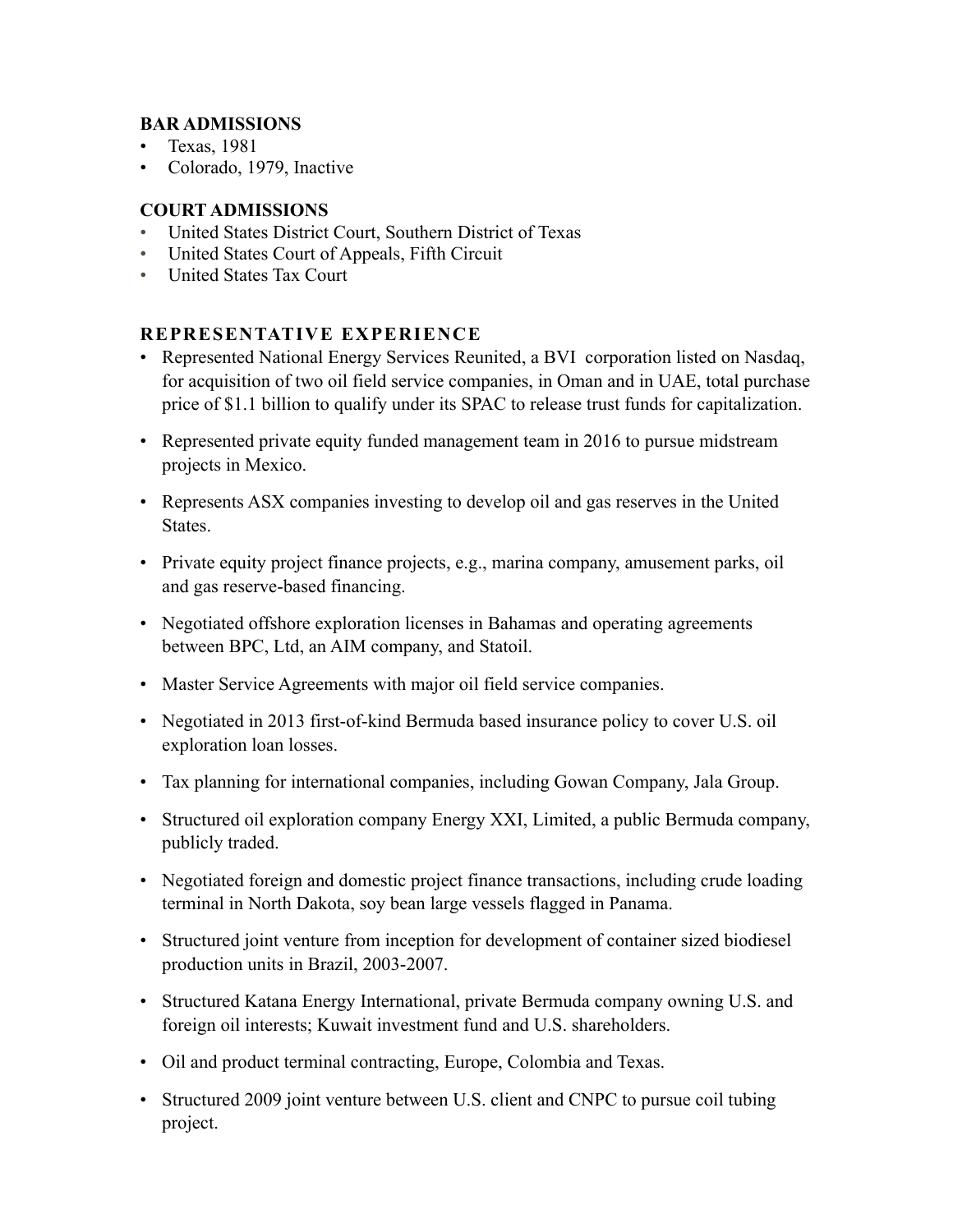- Acquisition of Hamburg refinery from Esso; included acquisition of 85 km pipeline, interest in deep water terminal, and joint sharing for rail, pipes and docks with lube operations; net back crude contracts with National Oil Company.
- Structured acquisition of Gdansk refinery from Polish government.
- Negotiated barter contracts; including oil for construction contracts; methanol for gas trading by modifying NAESB form.
- Negotiated contracts for airport cargo infrastructure projects in Russia and South America.
- Transaction with Ministry of Public Health in China to use imaging technology, 1989.
- Investigated and negotiated breach of construction contract in Uganda.
- Organized international petroleum product marketing company in Cyprus, represented company in Cyprus 19 years, negotiated sale in Egypt.
- M&A and corporate divisions; including CPC Mexico pipe manufacturing, 1994; and CIMA Energy 2016.
- Formed offshore companies for international operations in BVI, Hong Kong, Panama, Cayman Islands, Trinidad, Bermuda, Isle of Man, and Bahamas.
- Negotiated international work outs, including hijacked vessel in Ecuador.
- Negotiated sale of pipe threading company to Russian steel company.
- Expert witness in two cases, 2019.

### **HONORS**

- Selected as a Texas Super Lawyer (2005 2021) (Thomson Reuters)
- AV Preeminent® rated (the highest possible Martindale-Hubbell Peer Review Rating designation)

### **IN THE NEWS**

- "Don Looper Drills into the Thick of Major Global Energy Deals," Houston Business Journal (July 10, 2009)
- "Energy Alternatives, Solutions Remain Work in Progress," Houston Business Journal (November 14, 2008)

# **SELECTED PUBLICATIONS AND SPEECHES**

• "Profit & Peril: The Secrets to Global Expansion," PKF panel discussion (September 2015)